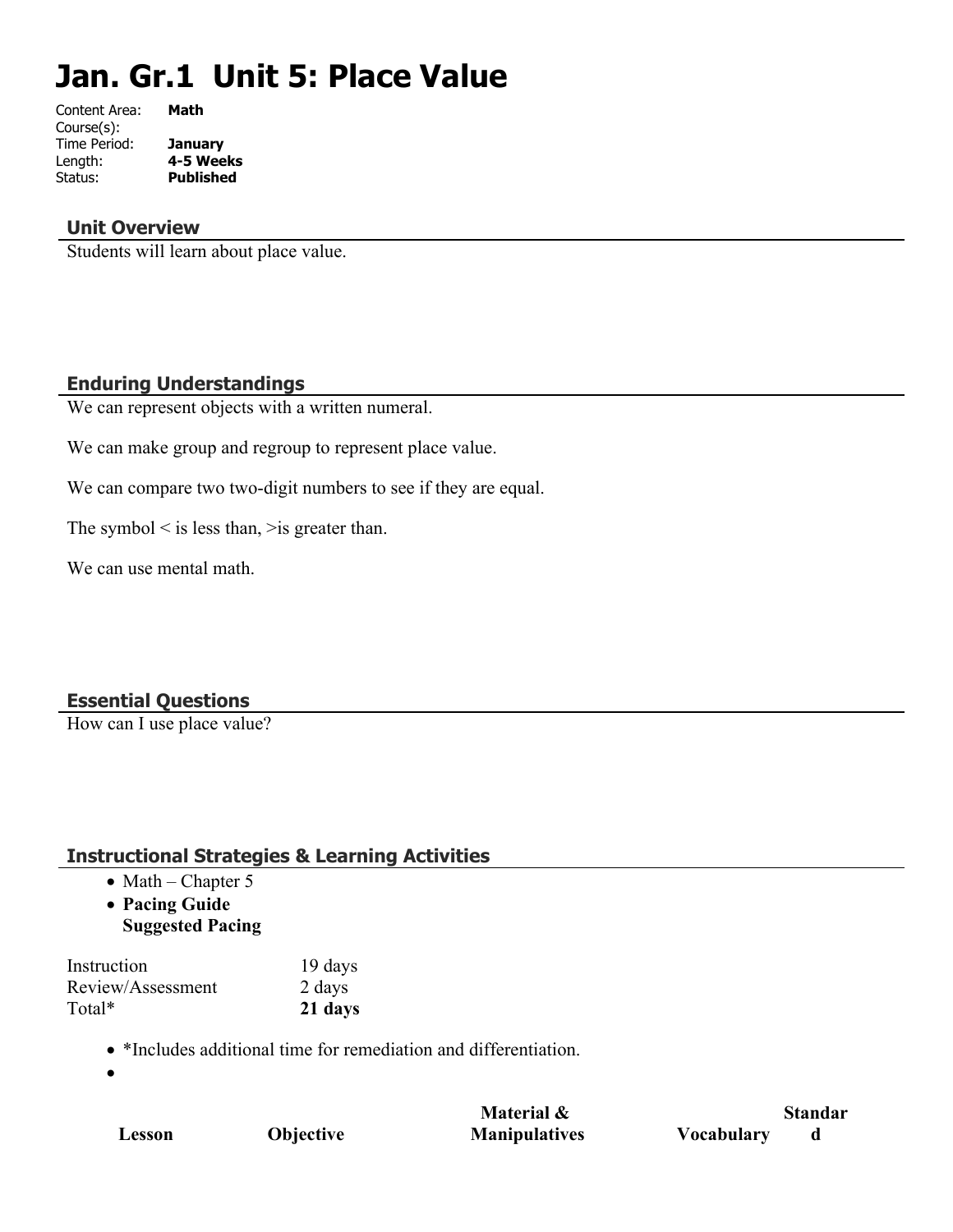| Lesson 1 pp. $347-$<br>352                                        | Count and write<br>numbers 11 to 19.                  | • two-color counters                                                                           | 1.NBT.2b                                                 |
|-------------------------------------------------------------------|-------------------------------------------------------|------------------------------------------------------------------------------------------------|----------------------------------------------------------|
| Numbers 11 to 19                                                  |                                                       | • hole punch<br>• pennies<br>• craft sticks                                                    | <b>Major</b><br><b>Cluster</b>                           |
| Lesson $2 pp. 353$ -<br>358                                       | Count groups of tens. • connecting cubes              | $\cdot$ cup<br>• Work Mat 2<br>• rubber bands<br>• connecting cubes<br>tens<br>• hundred chart | <b>MP</b><br>1, 2, 4, 6,<br>7, 8<br>1.NBT.2a<br>1.NBT.2c |
| <b>Tens</b>                                                       |                                                       | · classroom objects                                                                            | <b>Major</b><br><b>Cluster</b>                           |
| Lesson 3 pp. 359-                                                 |                                                       | Use dimes to count • manipulative pennies                                                      | <b>MP</b><br>2, 3, 6, 7,<br>8<br>1.NBT.1                 |
| 364<br><b>Count by Tens</b><br><b>Using Dimes</b>                 | by tens.                                              | • connecting cube<br>· manipulative dimes                                                      | <b>Major</b><br><b>Cluster</b>                           |
| Lesson 4 pp. $365-$<br>370<br><b>Ten and Some</b>                 | Make groups of ten<br>and some more.                  | • two-color counters<br>• base-ten blocks                                                      | <b>MP</b><br>1, 3, 4, 5,<br>7,8<br>1.NBT.2a<br>1.NBT.2c  |
| <b>More</b>                                                       |                                                       | • connecting cubes<br>• write-on/wipe-off board<br>• crayons                                   | <b>Major</b><br><b>Cluster</b>                           |
|                                                                   |                                                       | • hundred chart                                                                                | <b>MP</b><br>2, 3, 4, 5,<br>6, 7                         |
| Lesson 5 $pp. 371$ -<br>376<br><b>Tens and Ones</b>               | Make groups of tens • two-color counters<br>and ones. | ones regroup 1.NBT.2a<br>• ten-section spinners<br>• counters                                  | 1.NBT.2b                                                 |
|                                                                   |                                                       | • connecting cubes<br>• hundred chart                                                          | <b>Major</b><br><b>Cluster</b>                           |
|                                                                   |                                                       |                                                                                                | <b>MP</b><br>1, 2, 3, 6,<br>7, 8                         |
| <b>Check My Progress</b>                                          |                                                       |                                                                                                | 1.NBT.2a<br>1.NBT.2c                                     |
| Lesson 6 pp. $379-$<br>384                                        |                                                       |                                                                                                | <b>Major</b><br><b>Cluster</b>                           |
| <b>Problem-Solving</b><br><b>Strategy: Make a</b><br><b>Table</b> | Make a table to solve<br>problems.                    |                                                                                                | <b>MP</b><br>1, 2, 3,<br>4, 5, 6, 7,                     |
|                                                                   |                                                       |                                                                                                |                                                          |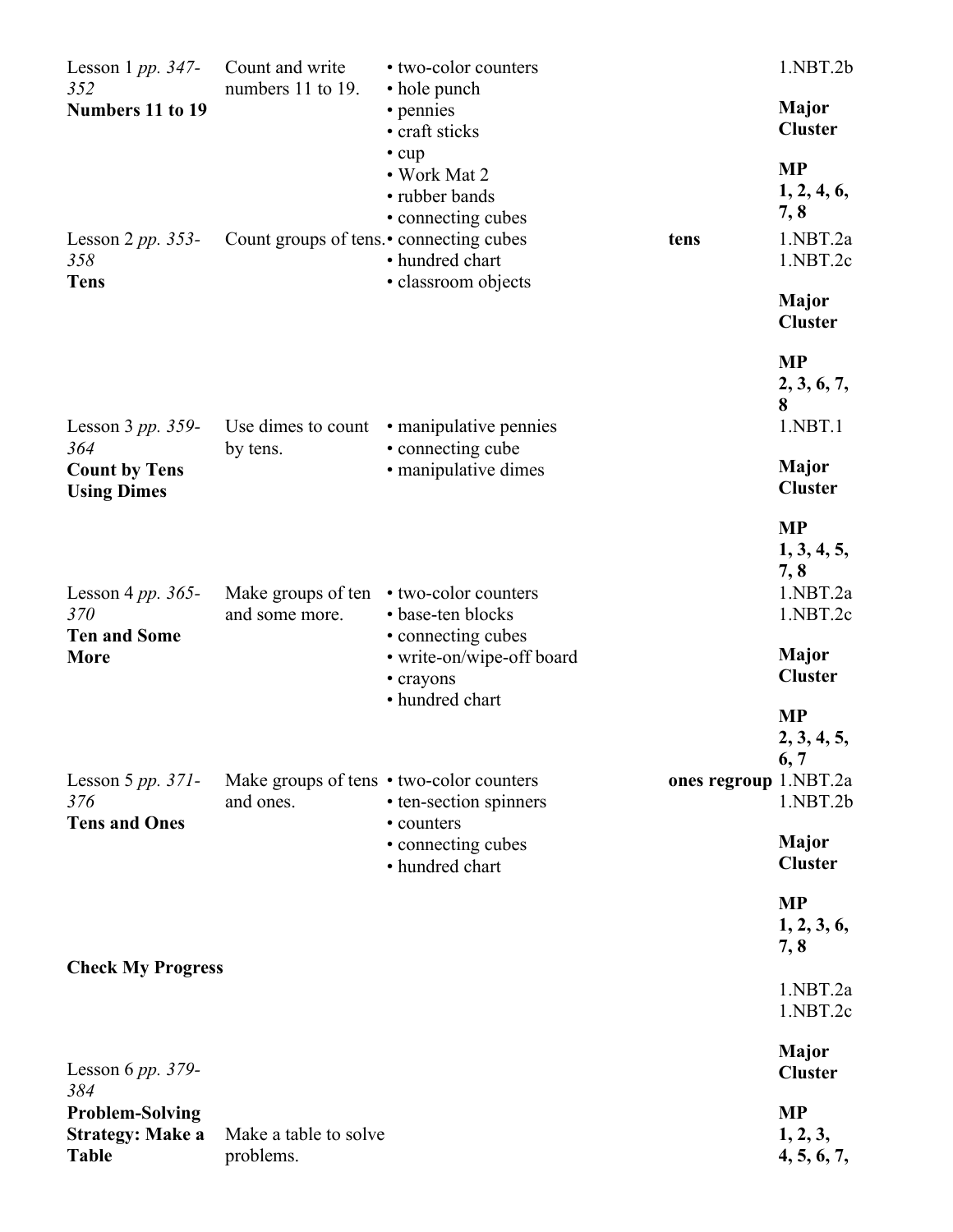| Lesson $7 pp. 385$ -<br>390                                   | Write numbers to<br>100 in different                                   | • Work Mat 7<br>• index cards                           |                                           | 8<br>1.NBT.2a<br>1.NBT.2c                   |
|---------------------------------------------------------------|------------------------------------------------------------------------|---------------------------------------------------------|-------------------------------------------|---------------------------------------------|
| <b>Numbers to 100</b>                                         | ways.                                                                  | • connecting cubes<br>• base-ten blocks                 |                                           | Major<br><b>Cluster</b>                     |
| Lesson 8 $pp.$ 391-                                           | Identify numbers that • connecting cubes                               |                                                         |                                           | <b>MP</b><br>1, 3, 4, 6,<br>7<br>1.NBT.5    |
| 396<br><b>Ten More, Ten</b><br>Less                           | are ten more and ten<br>less than a given<br>number.                   |                                                         |                                           | <b>Major</b><br><b>Cluster</b>              |
| Lesson 9 pp. $397-$                                           |                                                                        | Use nickels to count • manipulative pennies and nickels |                                           | <b>MP</b><br>1, 2, 3, 5,<br>7<br>1.NBT.1    |
| 402<br><b>Count by Fives</b><br><b>Using Nickels</b>          | by fives.                                                              |                                                         |                                           | <b>Major</b><br><b>Cluster</b>              |
| Lesson 10 pp. 403- Compare two two-                           |                                                                        | • base-ten blocks                                       | equal to                                  | <b>MP</b><br>1, 2, 3,<br>4, 5, 6<br>1.NBT.3 |
| 408<br><b>Use Models to</b><br><b>Compare Numbers</b>         | digit numbers.                                                         | • hundred chart<br>• cubes<br>• two-color counters      | greater than<br>less than                 | <b>Major</b><br><b>Cluster</b>              |
| Lesson 11 $pp.$ 409- Compare two two-<br>414                  | digit numbers using • base-ten blocks                                  | • number and symbol cards                               | equal to $(=)$                            | <b>MP</b><br>1, 2, 3,<br>4, 5, 6<br>1.NBT.3 |
| <b>Use Symbols to</b><br><b>Compare Numbers</b>               | symbols.                                                               |                                                         | greater than<br>(>)<br>less than $(\leq)$ | <b>Major</b><br><b>Cluster</b>              |
|                                                               |                                                                        |                                                         |                                           | <b>MP</b><br>2, 3, 4, 6,<br>7               |
| <b>Check My Progress</b><br>Lesson 12 pp. 417- Make groups of |                                                                        | • connecting cubes                                      | hundred                                   | 1.NBT.1                                     |
| 422<br><b>Numbers to 120</b>                                  | hundreds, tens, and<br>ones.                                           | • base-ten blocks                                       |                                           | <b>Major</b><br><b>Cluster</b>              |
| 428                                                           | Lesson 13 <i>pp.</i> 423- Count numerals up to • number charts<br>120. | • hundred chart                                         |                                           | <b>MP</b><br>1, 2, 4, 5,<br>6, 7<br>1.NBT.1 |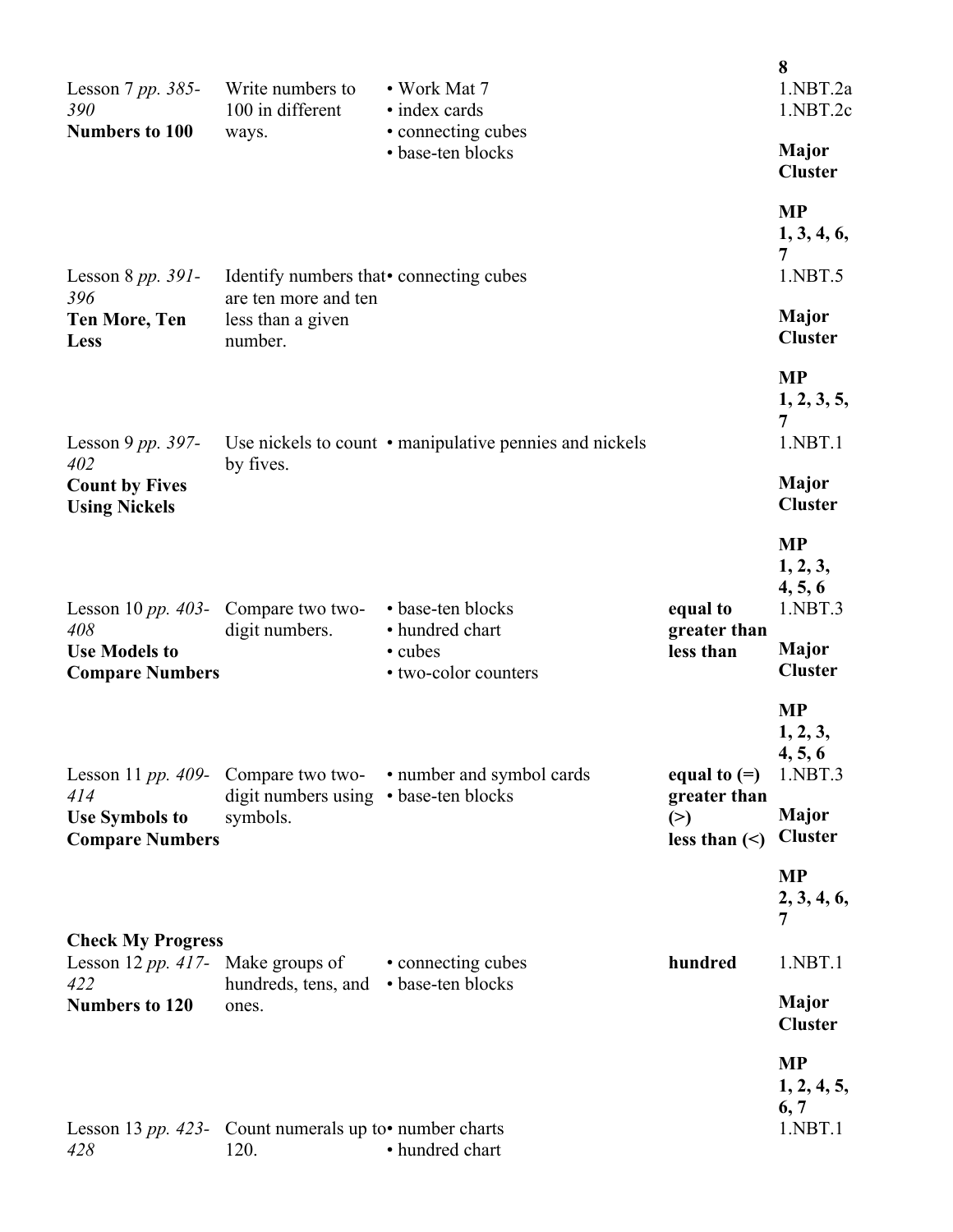| <b>Count to 120</b>                                                                        |                    | • crayons or colored pencils           | <b>Major</b><br><b>Cluster</b>                                |
|--------------------------------------------------------------------------------------------|--------------------|----------------------------------------|---------------------------------------------------------------|
| Lesson 14 pp. 429- Read and write<br>434<br><b>Read and Write</b><br><b>Numbers to 120</b> | numbers up to 120. | • number chart<br>• crayons<br>• timer | <b>MP</b><br>2, 5, 6, 7<br>1.NBT.1<br>Major<br><b>Cluster</b> |
| My Daview and Deflect                                                                      |                    |                                        | <b>MP</b><br>1, 2, 3, 5,<br>6, 8                              |

- **My Review and Reflect**
	- **Chapter 5: Targeted Strategic Intervention**
	- $\bullet$
	- $\bullet$  ...
	- **Differentiated Instruction**
	- **What's the Math in This Chapter?**
	- **Reading Connections**

# **Integration of Career Readiness, Life Literacies and Key Skills**

Students will establish and follow rules, routines, and responsibilities throughout the year.

|                 | Critical thinkers must first identify a problem then develop a plan to address it to<br>effectively solve the problem. |
|-----------------|------------------------------------------------------------------------------------------------------------------------|
| TECH.9.4.2.CI.1 | Demonstrate openness to new ideas and perspectives (e.g., 1.1.2.CR1a, 2.1.2.EH.1,<br>6.1.2. Civics CM. 2).             |
|                 | Brainstorming can create new, innovative ideas.                                                                        |
| TECH.9.4.2.CT.2 | Identify possible approaches and resources to execute a plan (e.g., 1.2.2.CR1b, 8.2.2.ED.3).                           |
| TECH.9.4.2.CI.2 | Demonstrate originality and inventiveness in work (e.g., 1.3A.2CR1a).                                                  |
| WRK.9.2.2.CAP.1 | Make a list of different types of jobs and describe the skills associated with each job.                               |
| TECH.9.4.2.CT.3 | Use a variety of types of thinking to solve problems (e.g., inductive, deductive).                                     |
|                 | Different types of jobs require different knowledge and skills.                                                        |

# **Technology and Design Integration**

Students will interact with the textbook/workbooks on the Smartboard throughout My Math Lessons.

Students will engage in lessons on Dreambox, an interactive Math program that allows progress at a students own pace through the Standards in Math for Grade 1.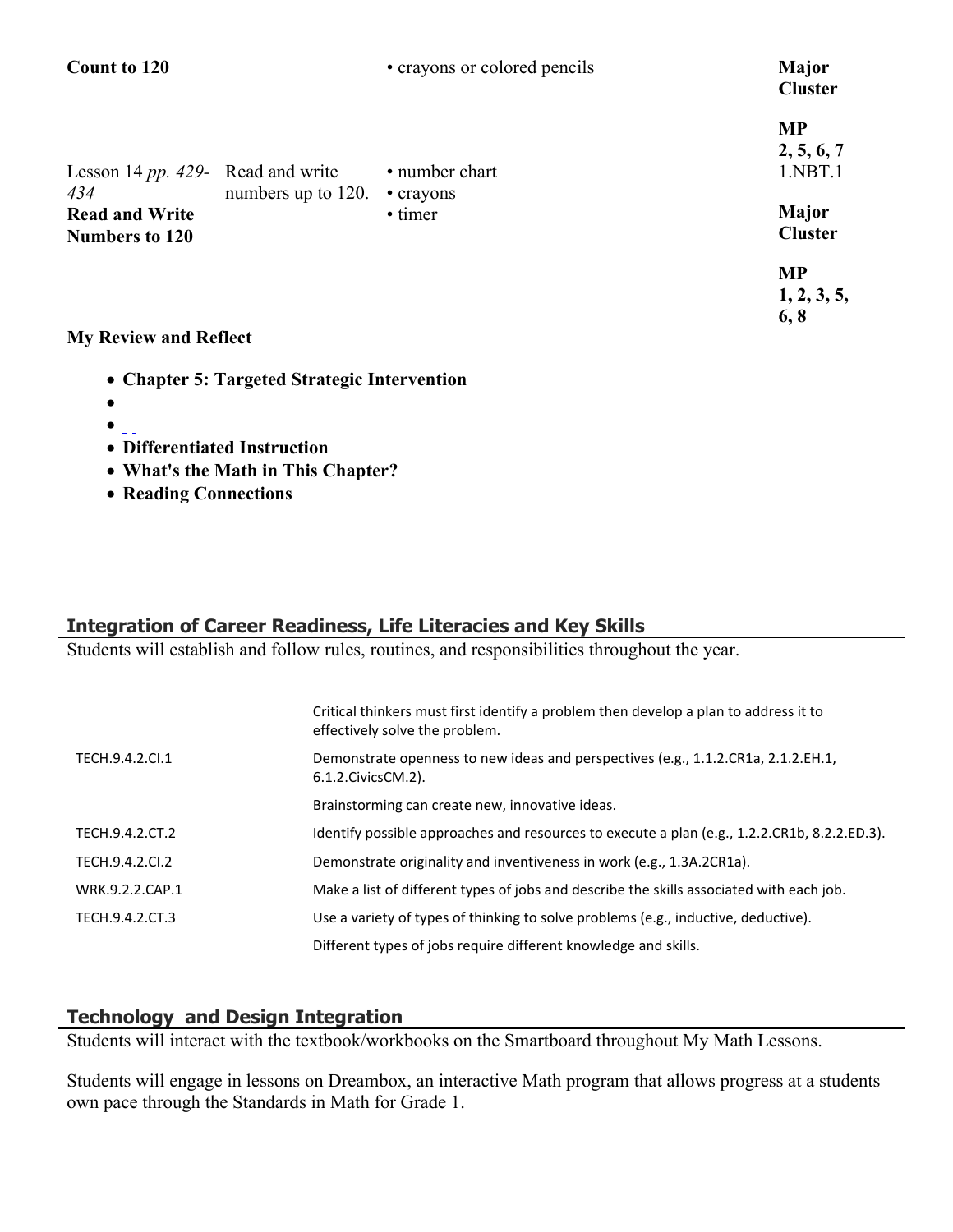# **Interdisciplinary Connections**

Students will use leveled books to reinforce and extend problem-solving skills and strategies.

| LA.RI.1.1 | Ask and answer questions about key details in a text.                                                                                                |
|-----------|------------------------------------------------------------------------------------------------------------------------------------------------------|
| LA.RI.1.7 | Use the illustrations and details in a text to describe its key ideas.                                                                               |
| LA.SL.1.1 | Participate in collaborative conversations with diverse partners about grade 1 topics and<br>texts with peers and adults in small and larger groups. |

#### **Differentiation**

Each My Math unit throughout the series offers "approaching level", "on level" and "Beyond level" differentiated instructional hands-on choices, as well as ELL differentiated support. Please refer to the teacher edition for the activities.

# **Modifications & Accommodations**

IEP and 504 accommodations will be followed.

## **Formative Assessments**

Teacher observation

Student conferences

Discussion

Activities

games

homework

#### **Benchmark Assessments**

Aimsweb Math benchmark testing three times a year.